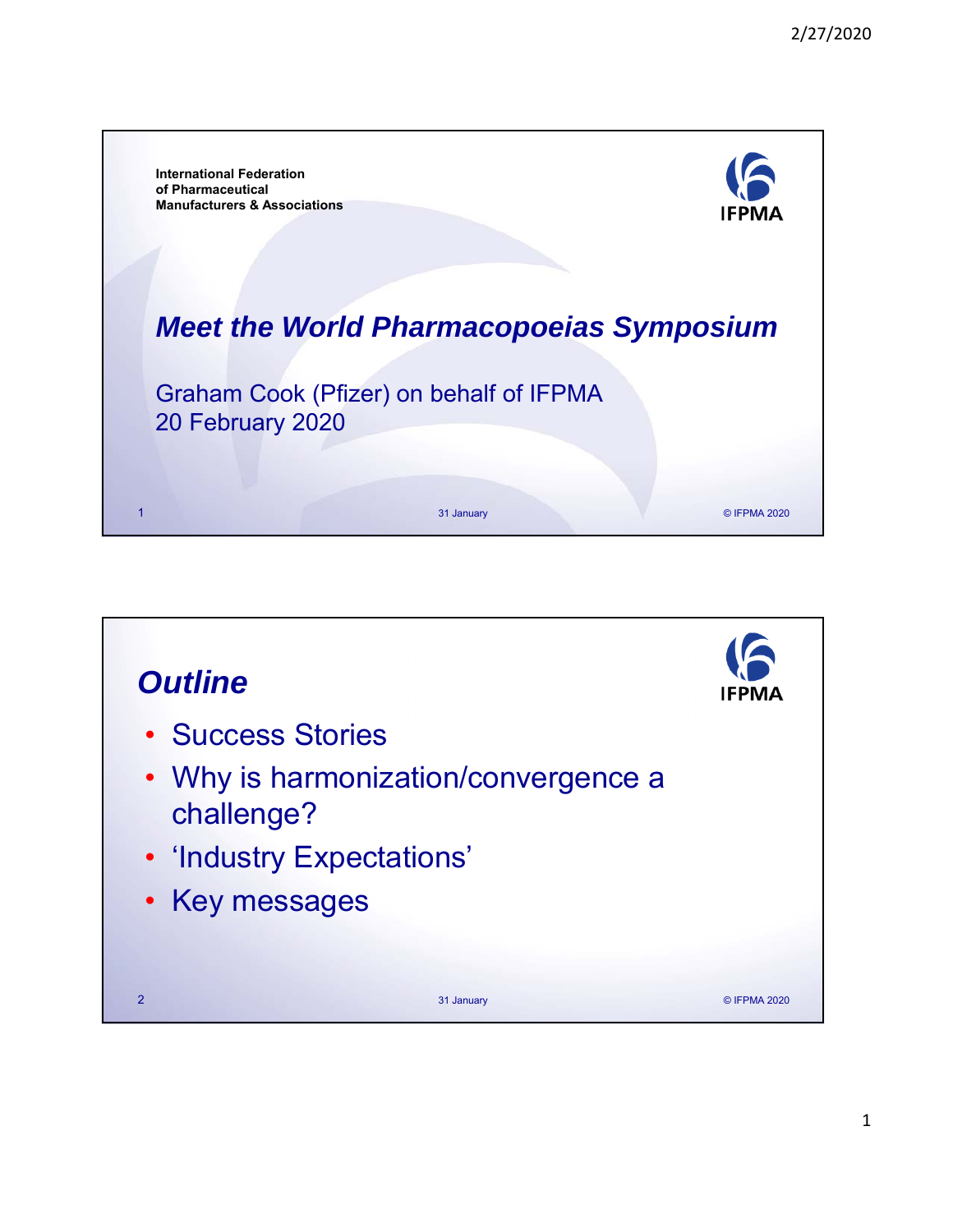

## *WHO Good Pharmacopoeial Practices (GPhP)*



- "GPhP are designed to facilitate **collaboration among pharmacopoeias**, leading to possibilities for **work-sharing, harmonization of standards** and the **recognition of published standards between NPAs and RPAs**."
- The establishment of GPhP may result in:
	- **'improving cooperation** between NPAs/RPAs and stakeholders (e.g. regulators, pharmaceutical industry) with a view to facilitating the harmonization of pharmacopoeial standards and reducing duplication of work'
	- '**increasing access to and the availability of affordable, quality medicines**'
- 'Pharmacopoeias are **encouraged to conform, where possible, to the work of harmonization initiatives** (e.g. WHO, International Conference on Harmonisation of Technical Requirements for Registration of Pharmaceuticals for Human Use (ICH) and the PDG)).'
- 4 31 January © IFPMA 2020 Good pharmacopoeial practices; WHO TRS 996 Annex 1; 2016 – **Emphasis added**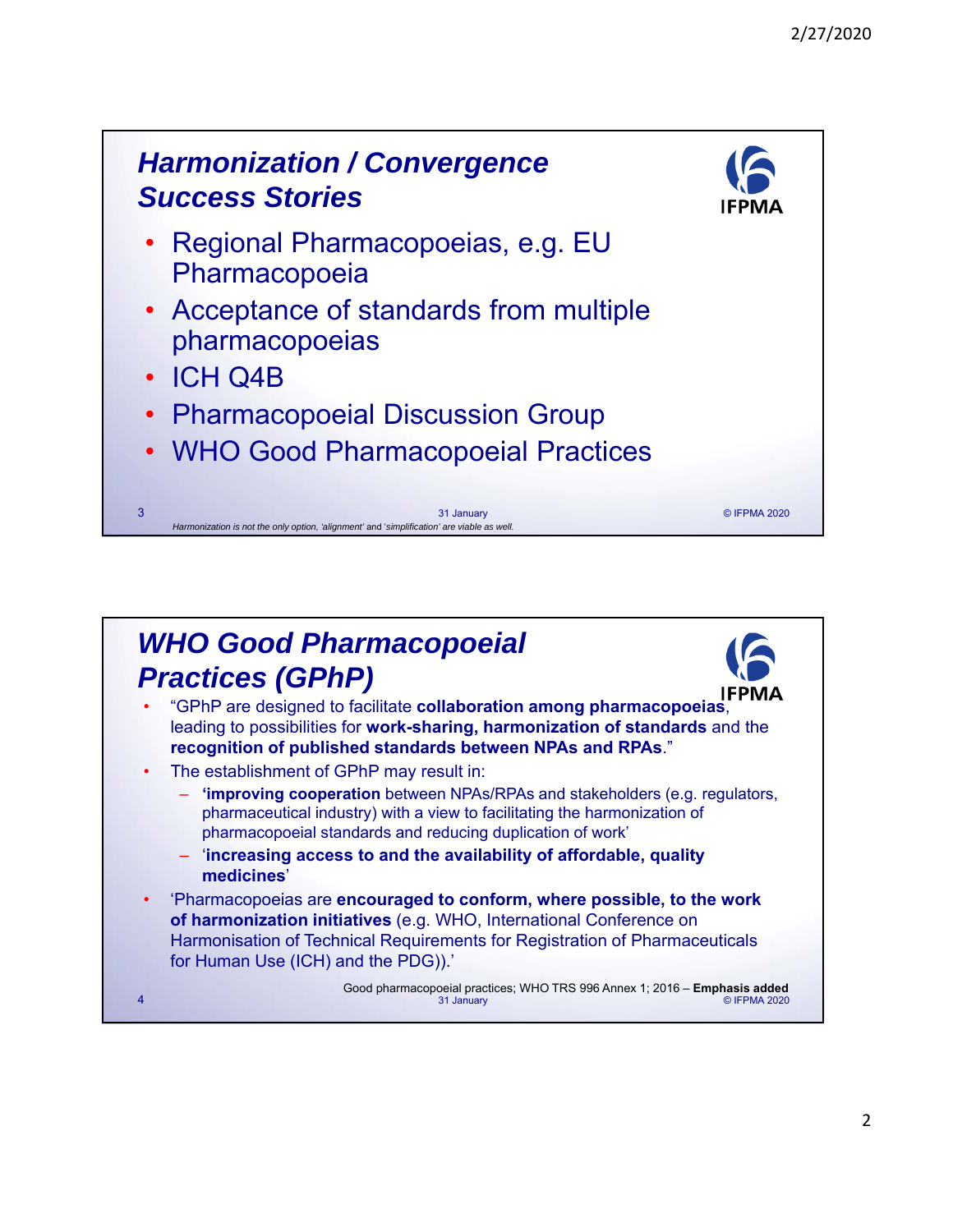## *Why is harmonization / convergence a challenge?*



- **Legal Framework** 
	- 'Pharmacopoeias are embedded in national or regional regulatory systems with different public health priorities, business models and capacities.'
	- 'Regulatory systems themselves need to converge to make pharmacopoeial harmonization possible.'
- Prospective or Retrospective?
	- 'Retrospective harmonization of existing pharmacopoeial standards is difficult to achieve'
	- 'Ongoing efforts therefore aim at prospective harmonization of new monographs'
- Sustaining progress in a changing world
	- '…developments in science and medical practice, globalization … require pharmacopoeias to evolve constantly.'
	- ...a coordinated maintenance process is required to preserve harmonization over time.'
	- 'The process must also extend to related logistics, such as …reference standards'

5 31 January © IFPMA 2020 WHO Drug Information Vol. 28, No. 2, 2014



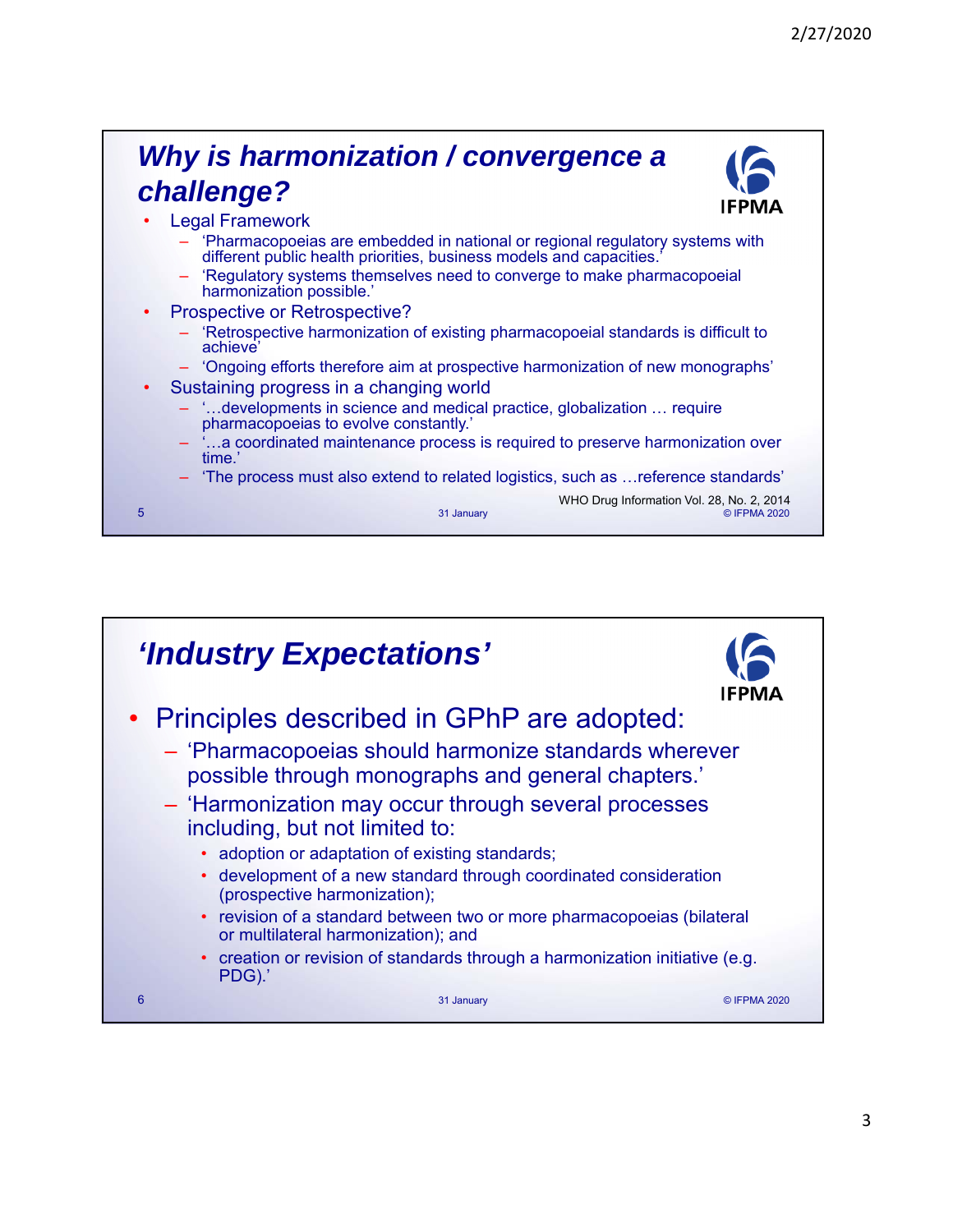

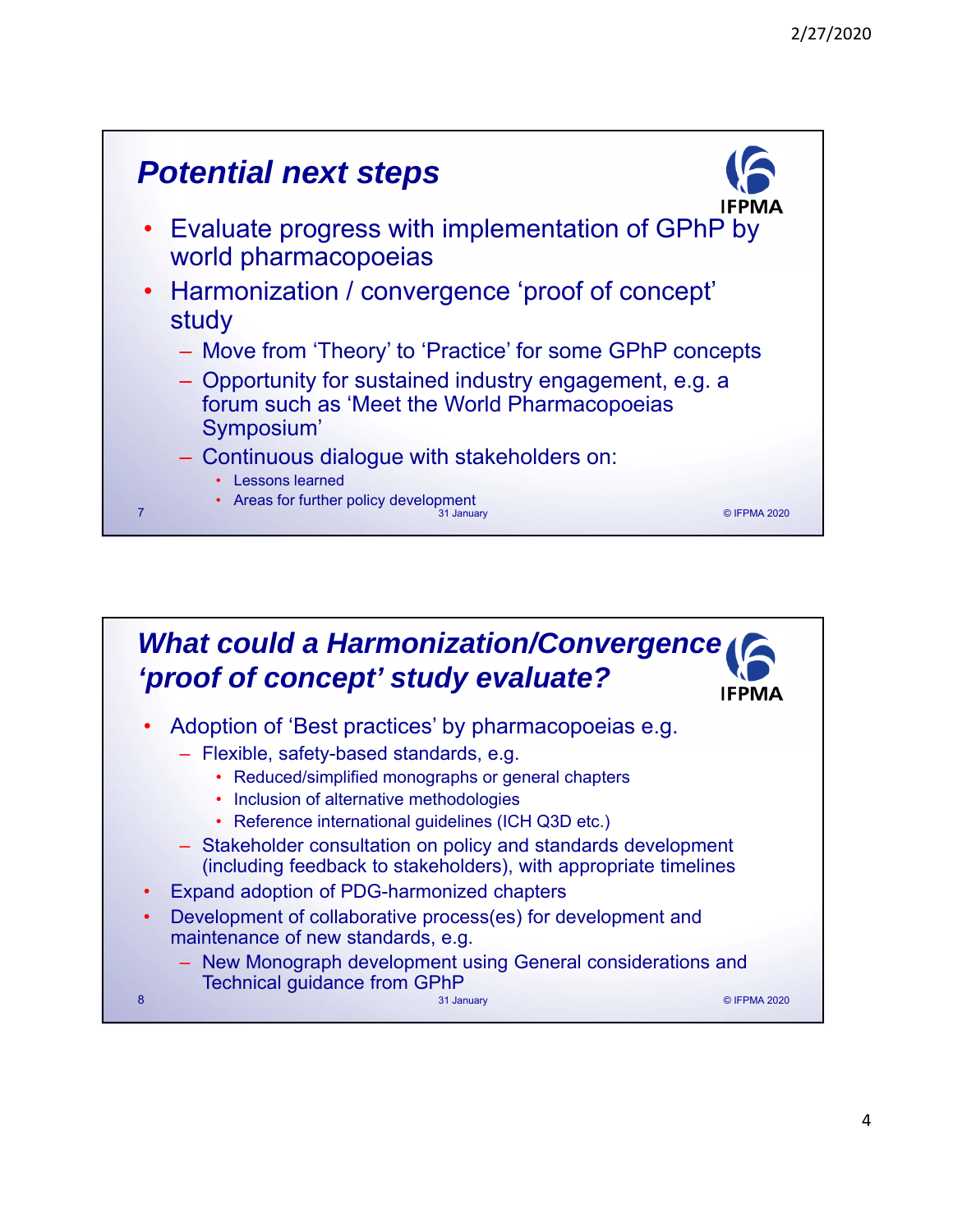